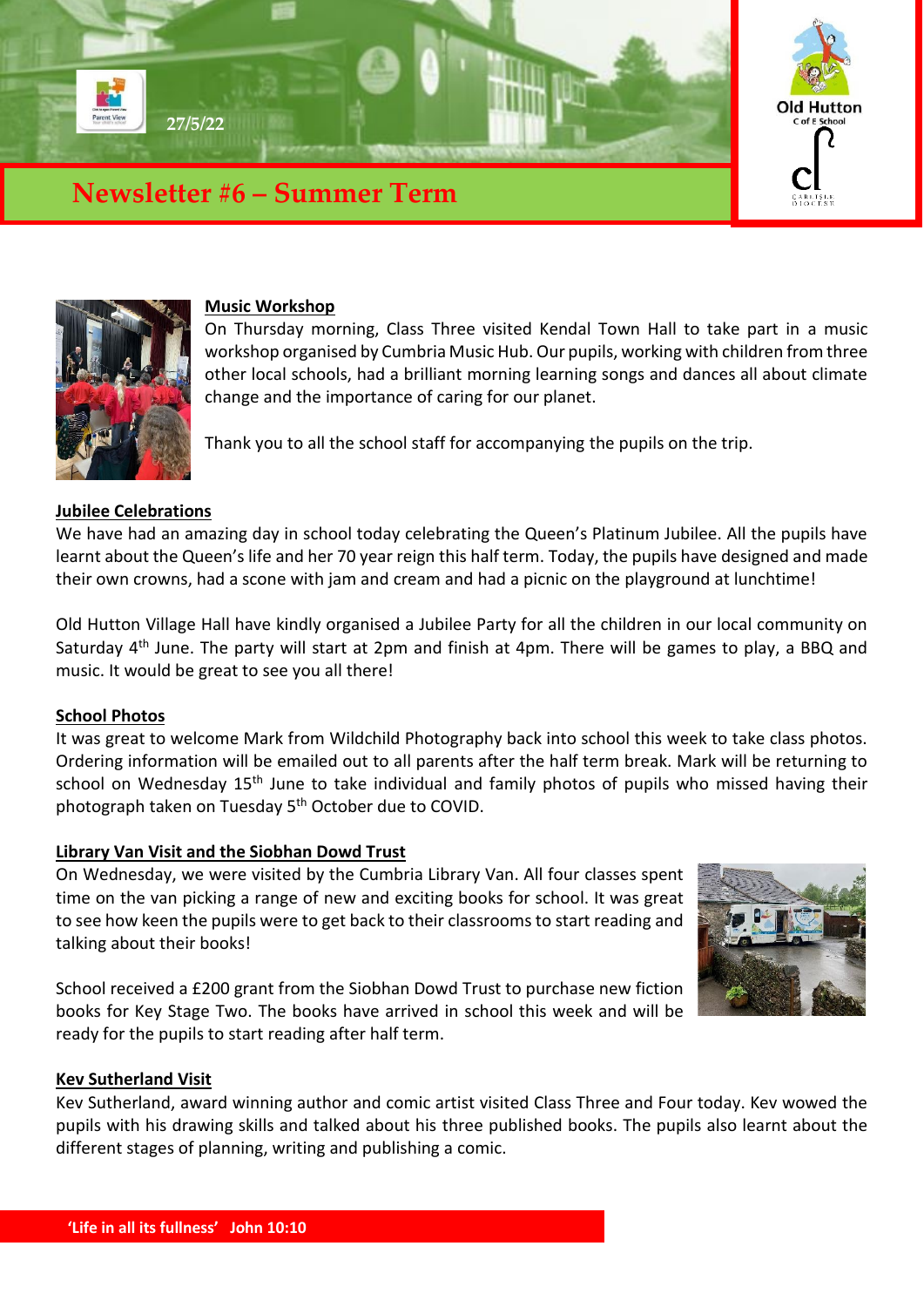Upcoming Dates:

| Friday 27 <sup>th</sup> May   | Break up for half term           |
|-------------------------------|----------------------------------|
| Monday 6 <sup>th</sup> June   | Return to school                 |
| Tuesday 7 <sup>th</sup> June  | Class Four depart to Edinburgh   |
| Friday 10 <sup>th</sup> June  | Class Four return from Edinburgh |
| W/C Mon 13 <sup>th</sup> June | <b>Bikeability for Year Five</b> |

I hope you all enjoy your half term break.

Thanks for your continued support.

Nick

## **PTA Update**

## **Nominate Old Hutton PTA today to secure a donation of £1000!**

The Benefact Group are looking for nominations for their Movement for Good Awards 2022, where they are giving away £1 million during 2022 to worthy causes.

You can make a difference. All we need is for you to nominate Old Hutton PTA. Anyone can nominate, and that one act could potentially mean an extra £1,000 to support the PTA and, in the long term, enrich the children's experience at school. The more nominations we receive, the greater chance we have of winning. Once you have done your part, please spread the word to others that you know.

It really is simple:

- 1. Visit: [www.movementforgood.com/#nominateACharity](http://www.movementforgood.com/#nominateACharity)
- 2. Search for: 1050026 (this will find Old Hutton PTA)
- 3. Select charity type: Education & skills
- 4. Complete your details
- 5. Share!

Thank you for your support!

## **PTA recruiting a Treasurer**

Cat Sale Brown is stepping down as PTA Treasurer. Firstly we'd like to thank Cat for her dedication and huge contribution in this role for the past few years and also I am pleased to say she will still be a PTA committee member. We are looking for someone to step forward to take on this role. Please e mail the PTA on [oldhuttonpta@gmail.com](mailto:oldhuttonpta@gmail.com) if interested for a chat about what the role involves.

## **May Events: Thanks for all the support!**

*'Say Cheese':* at the Village Hall was well attended and a fun night for all. A total of £274 was raised, £137 for the PTA. Thanks to everyone from both the PTA and the Village Hall committee who worked hard for this event.